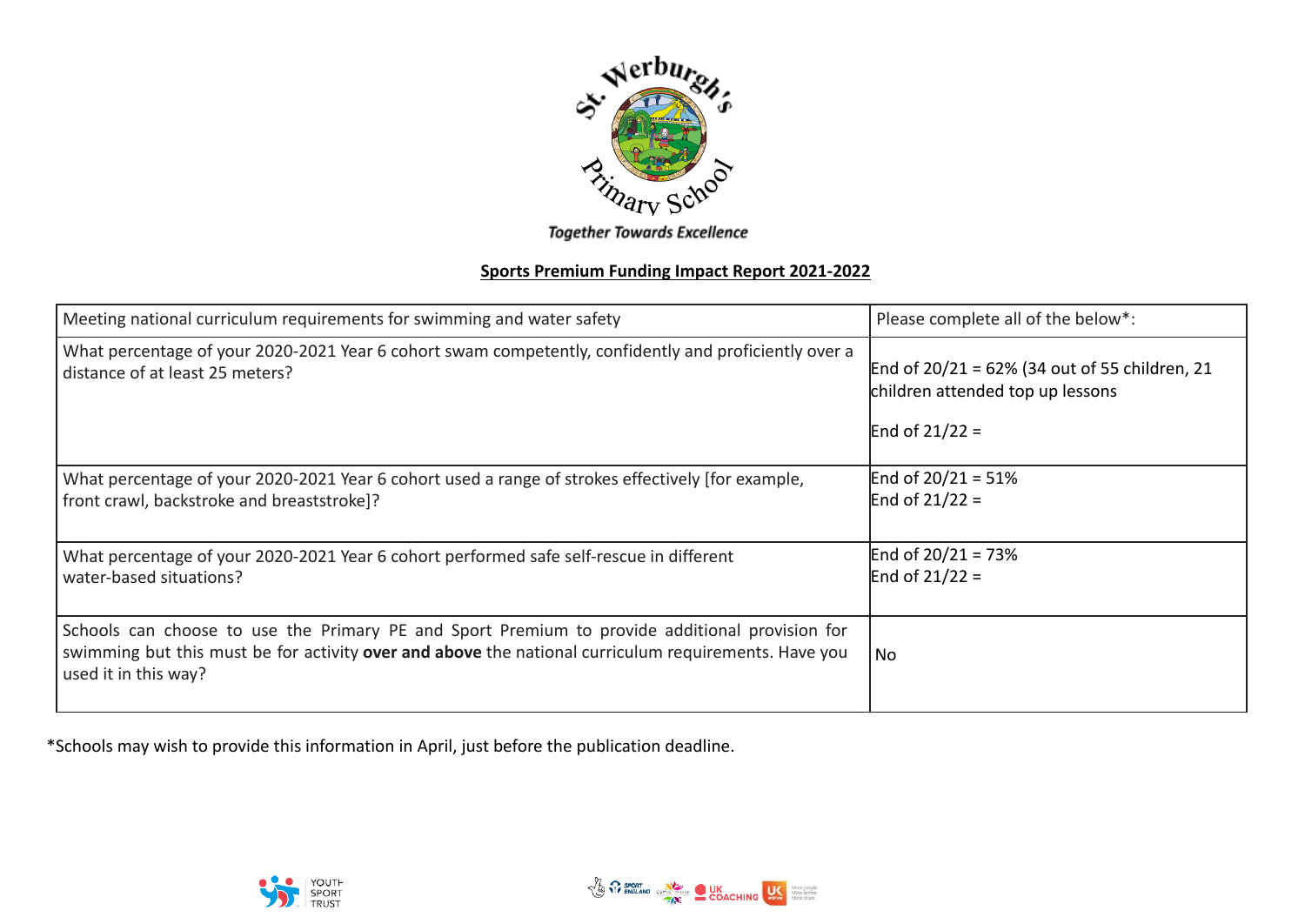## **Action Plan and Budget Tracking**

Capture your intended annual spend against the 5 key indicators. Clarify the success criteria and evidence of impact that you intend to measure to evaluate for students today and for the future.

| Academic Year: 2021/22                                                                                                                                         | Total fund allocated: | Date Updated: 30.9.21        |                      |                                             |
|----------------------------------------------------------------------------------------------------------------------------------------------------------------|-----------------------|------------------------------|----------------------|---------------------------------------------|
| Key indicator 1: The engagement of all pupils in regular physical activity - Chief Medical Officer guidelines recommend that   Percentage of total allocation: |                       |                              |                      |                                             |
| primary school children undertake at least 30 minutes of physical activity a day in school                                                                     |                       |                              |                      |                                             |
| School focus with clarity on<br>intended impact on pupils:                                                                                                     | Actions to achieve:   | <b>Funding</b><br>allocated: | Evidence and impact: | Sustainability and suggested<br>next steps: |



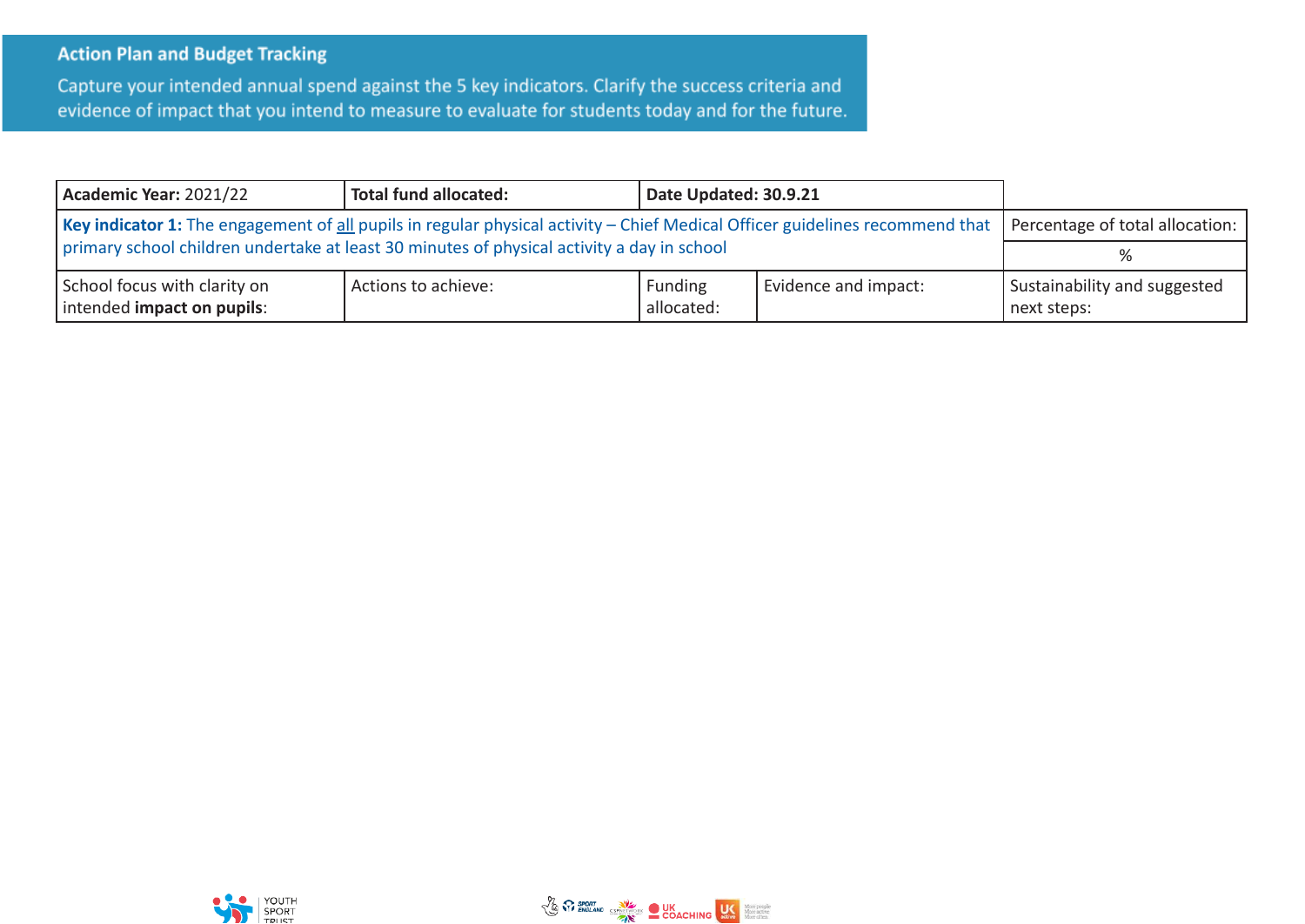| Children to have 2 hours of high     | PE lead to create yearly overview and                                       |                                        | Total Sports Premium Income: |
|--------------------------------------|-----------------------------------------------------------------------------|----------------------------------------|------------------------------|
| quality, timetabled PE lessons per   | termly timetable for each class with                                        | <b>Bristol Sport</b>                   | £18953.                      |
|                                      | week (Real PE/a specific sport taught basic planning/external provision for | Foundation                             |                              |
| by a teacher/a specific sport taught | both sessions.                                                              | total costs:                           | Total planned expenditure    |
| by an external coach/swimming).      |                                                                             | £12,000                                | £20325.                      |
| This will mean that children have    | Create Google Docs spaces                                                   |                                        |                              |
| access to high level coaching and    | timetabling. Give every year group 2                                        |                                        |                              |
| develop healthy lifestyle habits.    | PE slots a week.                                                            |                                        |                              |
| Teacher's subject knowledge and      |                                                                             |                                        |                              |
| teaching of PE will be improved and  | Year 1-6 will have at least 4 terms with                                    |                                        |                              |
| this change will be sustainable      | external sports coaches/swimming.                                           |                                        |                              |
| through Bristol Sport Foundation     | Bristol Sport throughout the school.                                        |                                        |                              |
| mentoring and REAL PE training.      | Football coaching for Y4-6.                                                 | <b>REAL PE</b>                         |                              |
|                                      |                                                                             | Membership                             |                              |
|                                      |                                                                             | and training                           |                              |
|                                      |                                                                             | £1320                                  |                              |
|                                      |                                                                             |                                        |                              |
|                                      | Swimming - continue booking system Not costed                               |                                        |                              |
|                                      | of one year group per term swimming here as                                 |                                        |                              |
|                                      | (i.e. 2 slots per term) so that $Y4-Y6$ can curriculum                      |                                        |                              |
|                                      | access them. Then catch up swimming (costs the                              |                                        |                              |
|                                      | for those not achieving the KS2                                             | school £5,099                          |                              |
|                                      | standard.                                                                   | with transport)                        |                              |
|                                      |                                                                             |                                        |                              |
|                                      | Keep Links with Gloucester County<br>Cricket-Offer coaching for children    |                                        |                              |
|                                      |                                                                             |                                        |                              |
|                                      |                                                                             |                                        |                              |
|                                      |                                                                             |                                        |                              |
|                                      |                                                                             |                                        |                              |
|                                      |                                                                             |                                        |                              |
|                                      |                                                                             |                                        |                              |
|                                      |                                                                             |                                        |                              |
|                                      |                                                                             |                                        |                              |
|                                      |                                                                             |                                        |                              |
|                                      |                                                                             |                                        |                              |
|                                      |                                                                             |                                        |                              |
|                                      |                                                                             |                                        |                              |
| YOUTH<br>SPORT<br>TRUST              |                                                                             |                                        |                              |
|                                      |                                                                             | Von C SPORT COLOR COACHING US SANDWICH |                              |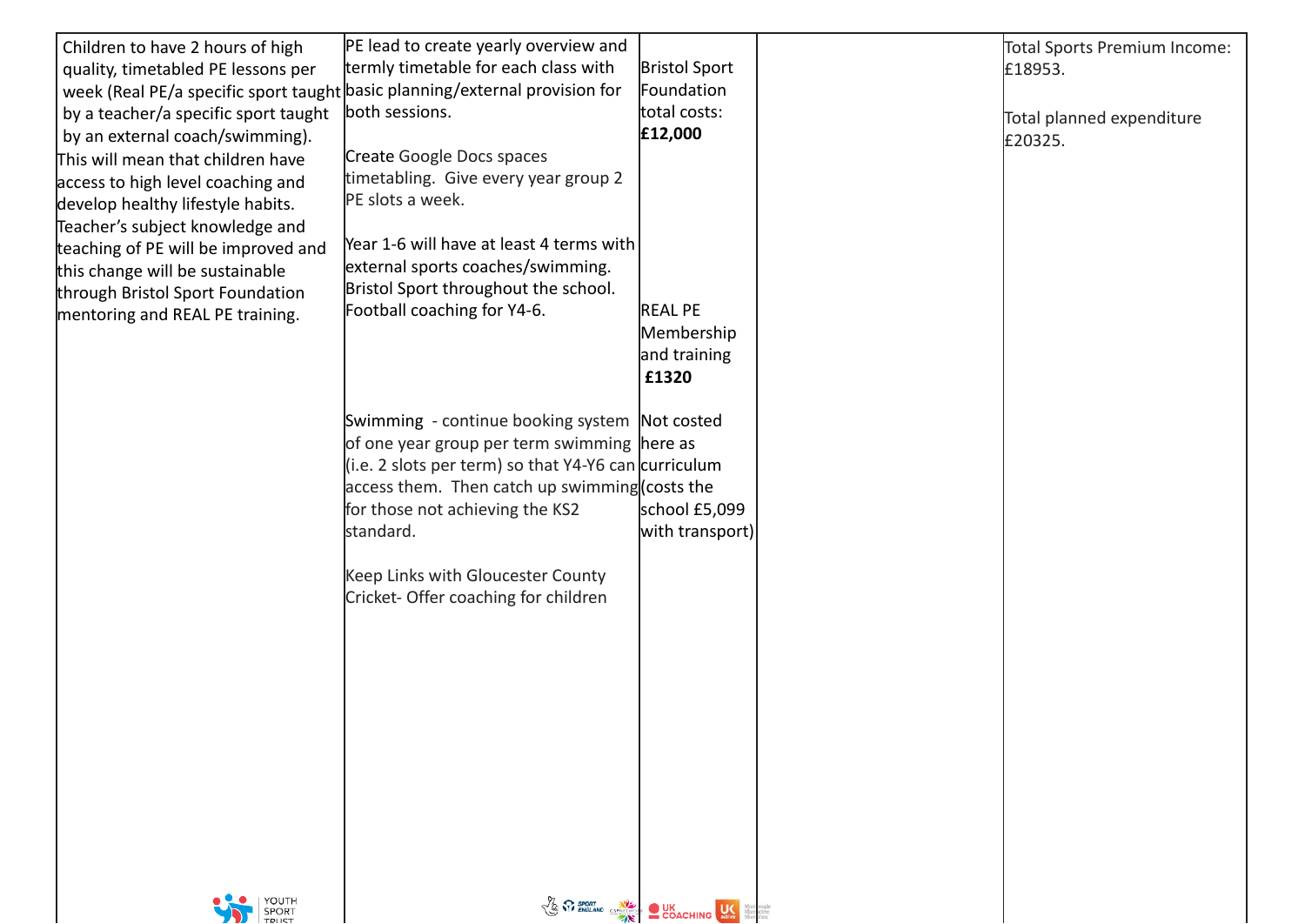| More children are attending             | Work with Bristol Sport in order to be       | BS clubs are                                                           |  |
|-----------------------------------------|----------------------------------------------|------------------------------------------------------------------------|--|
| extra-curricular clubs which focus on   | able to offer more variety in after          | paid for in full                                                       |  |
| physical activity and accessing high    | school sports provision.                     | by parents.                                                            |  |
| level coaching to develop their skills. |                                              |                                                                        |  |
|                                         |                                              |                                                                        |  |
|                                         | BS to run lunchtime clubs (KS2) Mon,         | £3405                                                                  |  |
|                                         | Tues, Wed and Raphael Burke to run           | £3600                                                                  |  |
|                                         | unchtime coaching Thurs, Fri. Variety        |                                                                        |  |
|                                         | of sports, all year groups.                  |                                                                        |  |
|                                         |                                              |                                                                        |  |
|                                         | Increase awareness of swimming               | Swimming                                                               |  |
|                                         | clubs, targeting those families whose        | clubs are paid                                                         |  |
|                                         | children cannot yet swim 25m. Use            | for in full by                                                         |  |
|                                         | Swimming display board, regular              | parents.                                                               |  |
|                                         | sharing of website links, celebrating        |                                                                        |  |
|                                         | any swimming achievements inside or          |                                                                        |  |
|                                         | outside of school. Contact parents of        |                                                                        |  |
|                                         | children who cannot swim to ensure           |                                                                        |  |
|                                         | extra support given.                         |                                                                        |  |
|                                         | Add information about local clubs to         | Free                                                                   |  |
|                                         | the school website / newsletter /            |                                                                        |  |
|                                         | display / Twitter                            |                                                                        |  |
|                                         |                                              |                                                                        |  |
|                                         |                                              |                                                                        |  |
|                                         | External sports coaches running a girls Free |                                                                        |  |
|                                         | cricket after school club in T6.             |                                                                        |  |
|                                         |                                              |                                                                        |  |
|                                         |                                              |                                                                        |  |
|                                         |                                              |                                                                        |  |
|                                         |                                              |                                                                        |  |
|                                         |                                              |                                                                        |  |
|                                         |                                              |                                                                        |  |
|                                         |                                              |                                                                        |  |
|                                         |                                              |                                                                        |  |
|                                         |                                              |                                                                        |  |
| YOUTH<br>SPORT<br>TRUST                 |                                              | Von Contra Contraction CONCHING US Based on the CONCHING CARD CONCHING |  |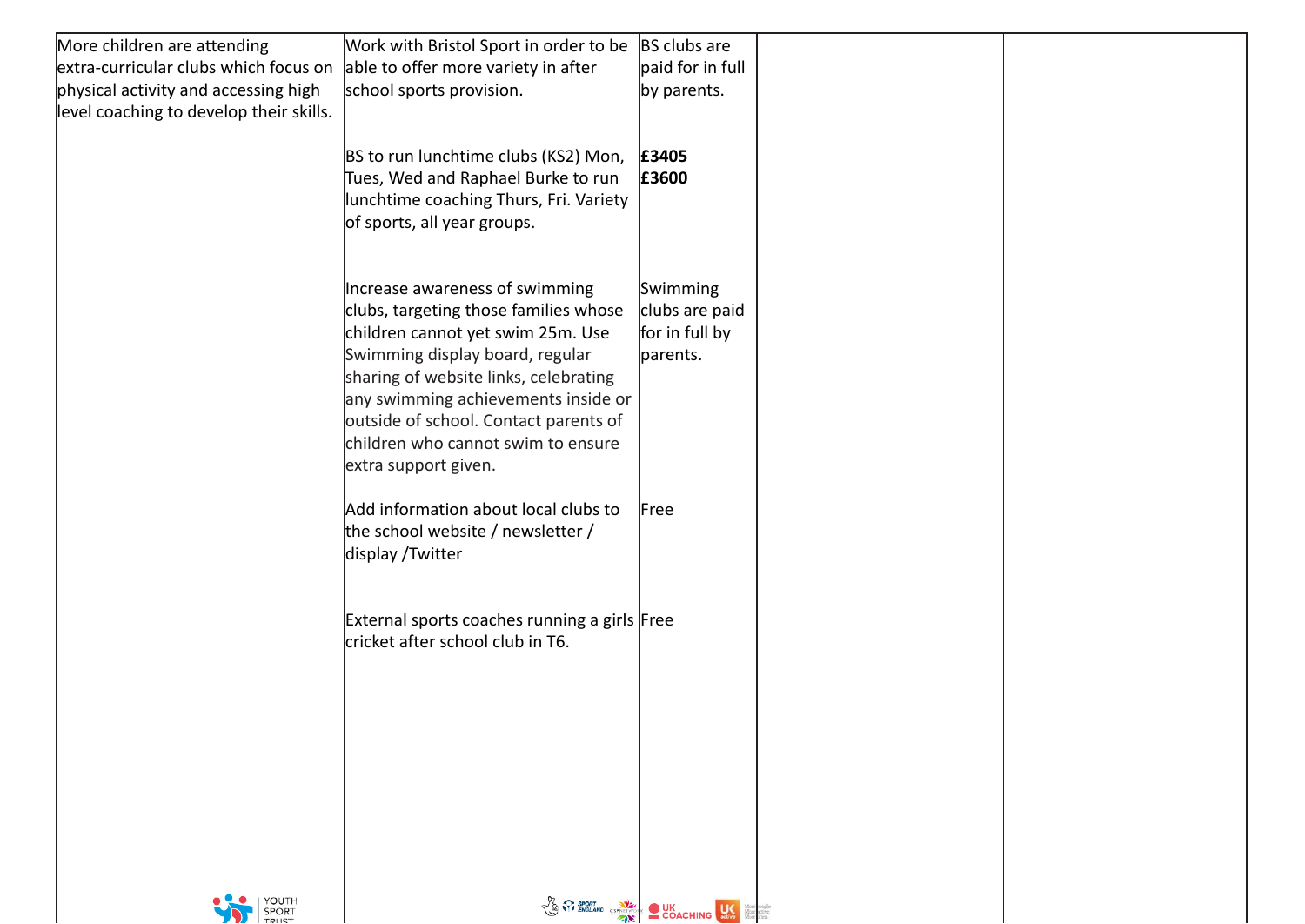| equipment at playtime. This is to<br>encourage active play at lunch and<br>break time.                                                                                                                                                        | Children have greater access to sports There is a variety of sports equipment<br>available to use at playtimes. This is<br>replenished as needed.                                                                                                                                                                                  |                                |  |
|-----------------------------------------------------------------------------------------------------------------------------------------------------------------------------------------------------------------------------------------------|------------------------------------------------------------------------------------------------------------------------------------------------------------------------------------------------------------------------------------------------------------------------------------------------------------------------------------|--------------------------------|--|
| More children choosing to access<br>physical activities during their<br>playtimes. This is to ensure they are<br>living healthy lifestyles and having the equipment is put out every playtime.<br>recommended 1hr a day by the<br>government. | Recruit sports leaders to run games<br>and active activities at break/lunch<br>and ensure a variety of sports<br>Also to ensure reminders of daily mile.                                                                                                                                                                           |                                |  |
|                                                                                                                                                                                                                                               | Each year group timetabled to use the<br>court at least once a day.                                                                                                                                                                                                                                                                |                                |  |
| Outside providers running a weekly<br>lunchtime sport club as attendance<br>for this is higher than after school<br>during their lunch times.                                                                                                 | Lunch Time clubs to be run by Bristol<br>Sport on Mon, Tue and Weds. Mix<br>aims each term - one term to focus on<br>clubs. This is to give opportunities to children who are less involved in sport<br>all access high quality sports coaching during PE and then focus on improving<br>children who show sporting<br>excellence. | £3405<br>£3600<br>Costed above |  |
|                                                                                                                                                                                                                                               | Thursday and Friday lunchtime<br>football club run by outside provider.<br>Ensure greater uptake by girls at the<br>Friday football club through personal<br>invites / talent spotting after PE<br>football sessions.                                                                                                              |                                |  |

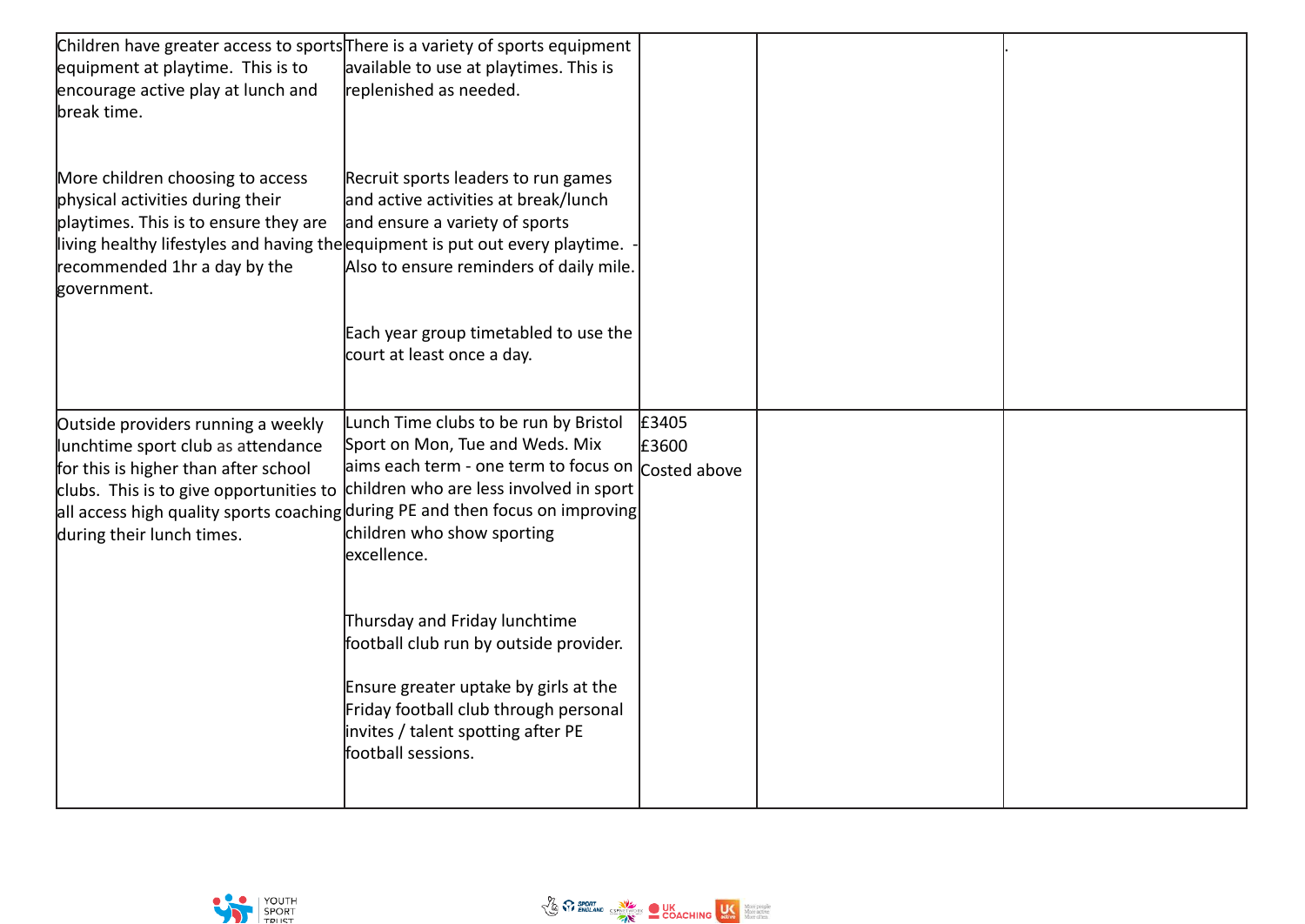| Children encouraged to run a mile a                                  | Daily mile tracker set up for all KS2    |  |  |
|----------------------------------------------------------------------|------------------------------------------|--|--|
| day. This is to ensure they are living                               | classes to keep a running log. Award     |  |  |
| healthy lifestyles and having the                                    | for Daily Mile star of the month,        |  |  |
| recommended 1hr a day by the                                         | Classes to record their minutes spent    |  |  |
| government.                                                          | doing daily mile and earn an award       |  |  |
|                                                                      | during an assembly                       |  |  |
|                                                                      |                                          |  |  |
|                                                                      | When Classes from KS1 are using          |  |  |
|                                                                      | Library bus, they also include a time    |  |  |
|                                                                      | slot to use track.                       |  |  |
|                                                                      |                                          |  |  |
| More children coming to school in a                                  | Promote through 'Walk to school          |  |  |
| physically active way e.g. walking,                                  | Month' and continue to promote the       |  |  |
| cycling, scooting. This is to ensure                                 | event through teachers and consistent    |  |  |
| they are living healthy lifestyles and                               | inputting of journeys on the website.    |  |  |
| having the recommended 1hr a day                                     | Assembly needed to help relaunch         |  |  |
| by the government.                                                   | this.                                    |  |  |
| Ensure children and parents are                                      | High expectations instilled about PE     |  |  |
| aware of school PE kit expectations                                  | kits when changed on risk assessment.    |  |  |
| and that spare kit is easily available in                            |                                          |  |  |
| classrooms so that this is not a barrier Spare PE kits purchased and |                                          |  |  |
| to participation in sport.                                           | distributed across the classrooms.       |  |  |
|                                                                      |                                          |  |  |
|                                                                      | Texts sent to parents to remind them     |  |  |
|                                                                      | to bring kit and monitor those not       |  |  |
|                                                                      | bringing PE kits regularly. PE kits      |  |  |
|                                                                      | include trainers, plain joggers or       |  |  |
|                                                                      | shorts, a white t-shirt with no logo and |  |  |
|                                                                      | a plain blue jumper.                     |  |  |
|                                                                      | If this is not successful, think about   |  |  |
|                                                                      | alternatives e.g. moving towards a PE    |  |  |
|                                                                      | 'day' for each class and all children    |  |  |
|                                                                      | wear their school PE kit on that day to  |  |  |
|                                                                      | lessen time spent changing and           |  |  |
|                                                                      | logistics of forgotten kits.             |  |  |

Key indicator 2: The profile of PE and sport being raised across the school as a tool for whole school improvement Percentage of total allocation:



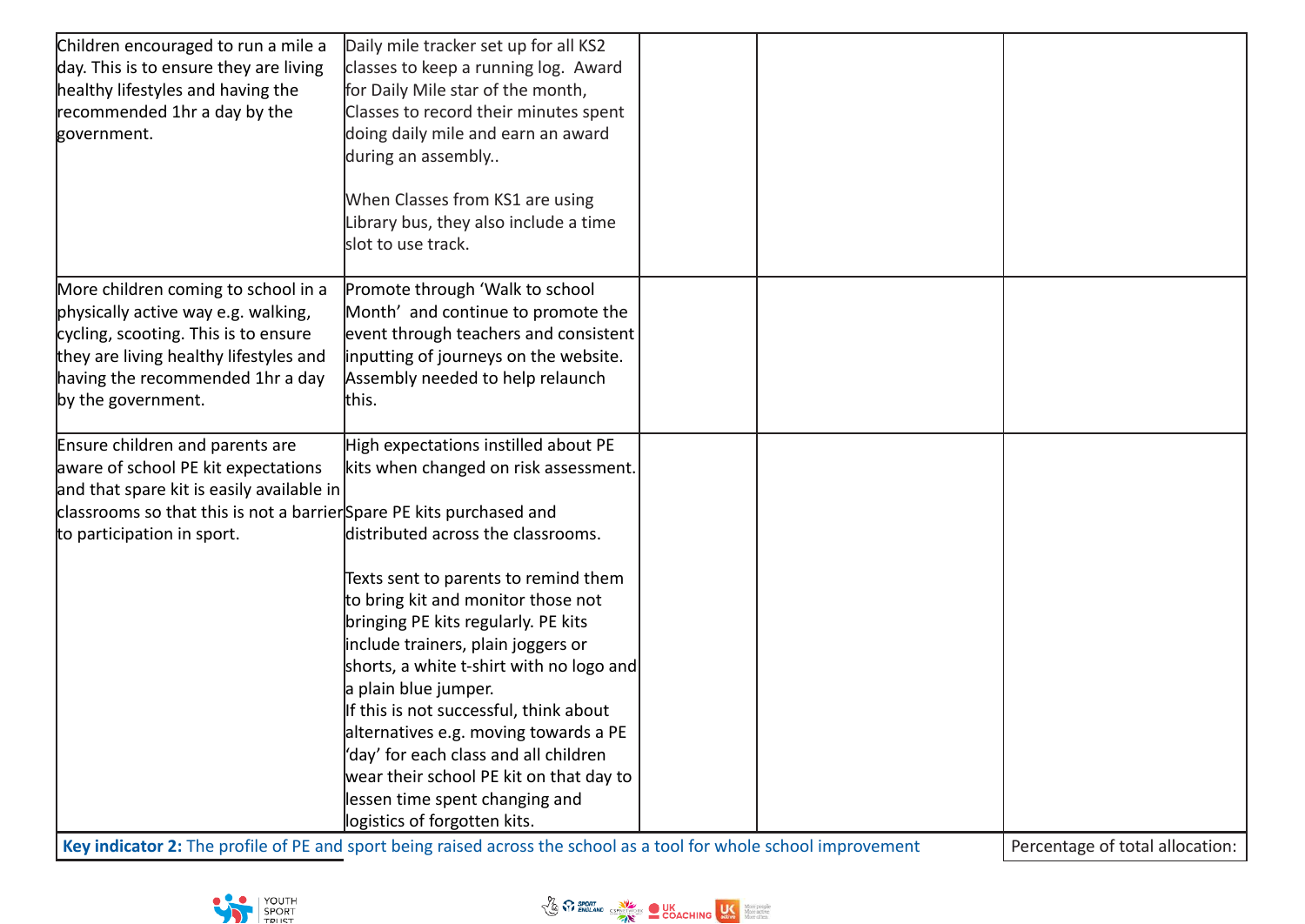|                                                                                                                                                                                                                                                                                                                              |                                                                                                                                                                                                                                                                                                      |                                   |                      | %                            |
|------------------------------------------------------------------------------------------------------------------------------------------------------------------------------------------------------------------------------------------------------------------------------------------------------------------------------|------------------------------------------------------------------------------------------------------------------------------------------------------------------------------------------------------------------------------------------------------------------------------------------------------|-----------------------------------|----------------------|------------------------------|
| School focus with clarity on                                                                                                                                                                                                                                                                                                 | Actions to achieve:                                                                                                                                                                                                                                                                                  | Funding                           | Evidence and impact: | Sustainability and suggested |
| intended impact on pupils:                                                                                                                                                                                                                                                                                                   |                                                                                                                                                                                                                                                                                                      | allocated:                        |                      | next steps:                  |
| Consistency across the school<br>during PE lessons. This is to ensure<br>all children receive high levels of PE<br>lessons and help develop the<br>teaching of PE in the school.                                                                                                                                             | Model PE planning available -<br>provided by PE lead.<br>Staff who received coaching from BS<br>to lead parts of a session and then<br>create/improve lesson plans using<br>what they have learnt.<br>Refresher course of real PE.<br>All year groups have high quality<br>external sports coaching. | £0<br>£1390 (CPD<br>Budget)       |                      |                              |
| Children are aware of what PE is<br>happening in the school. This is so<br>children and parents can be<br>prepared for their PE lessons and<br>celebrate what the other children<br>are learning across the school.                                                                                                          | Termly PE learning for each class to be EO<br>included on curriculum<br>maps/newsletters and shared with<br>children at the beginning of each term.<br>Use of outdoor PE display board to<br>disseminate this information to<br>parents / carers                                                     |                                   |                      |                              |
| Achievements consistently<br>celebrated and children recognized<br>and praised for their sporting<br>achievements both in and outside of particularly celebrate swimming.<br>school. This is so we can celebrate<br>the achievements of our children<br>and hopefully encourage others to<br>take part in competitive sport. | Some assemblies celebrating sporting<br>achievements and awarding<br>certificates/medals - continue to<br>Keep Sports News display up to date<br>with monthly sporting heroes (children<br>and staff)<br>Keep external PE noticeboard updated                                                        | £50 for<br>trophies and<br>medals |                      |                              |



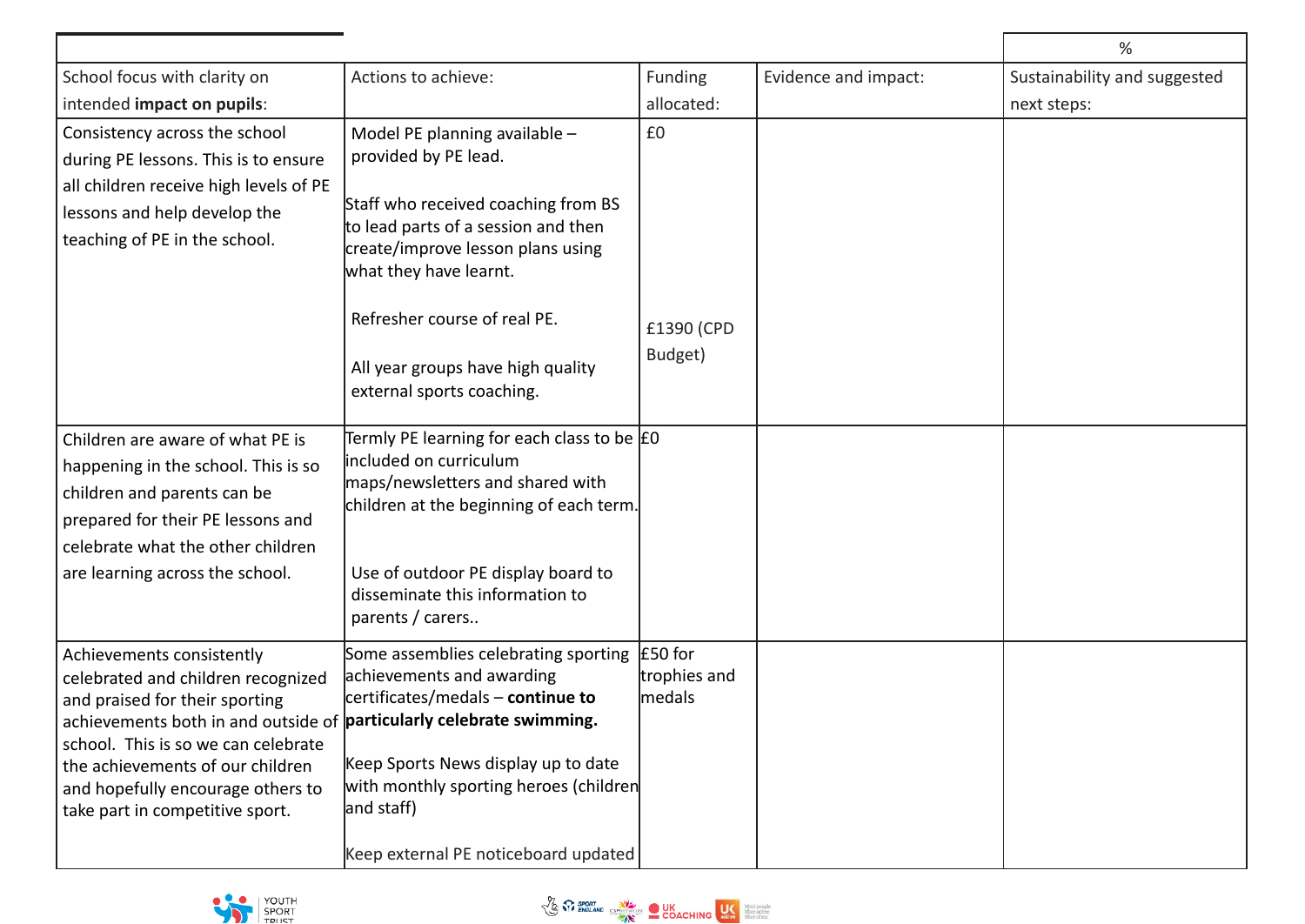|                                                                                                                                                                         | School website and twitter updated -<br>tweet daily mile winners.                                                                                                                                                                 |                                                                                       |  |
|-------------------------------------------------------------------------------------------------------------------------------------------------------------------------|-----------------------------------------------------------------------------------------------------------------------------------------------------------------------------------------------------------------------------------|---------------------------------------------------------------------------------------|--|
| Increase percentage of Year 6<br>children leaving primary school<br>meeting national curriculum<br>requirements for swimming and<br>water safety.                       | Raise the profile of swimming in<br>school through assemblies /<br>noticeboards / celebration of<br>swimming achievements.<br>Use Year 5 data from Term 6 2021 to<br>inform targeted support for Year 6<br>children in 2021-2022. | Not costed<br>here as<br>curriculum<br>(costs the<br>school £5,099<br>with transport) |  |
| Increase number of children<br>participating in swimming outside of<br>the statutory school sessions.                                                                   | Focused promotion of school<br>swimming targets with families.                                                                                                                                                                    |                                                                                       |  |
|                                                                                                                                                                         | 6 extra swimming sessions for Year 6<br>children who have not met national<br>curriculum requirements.                                                                                                                            |                                                                                       |  |
|                                                                                                                                                                         | Promote local swimming pools /<br>swimming lessons on external display<br>boards, swimming letters, newsletters<br>and on Twitter.                                                                                                |                                                                                       |  |
| Children visit Bristol City sports<br>ground as part of Bristol Sports<br>programme. This is to raise the<br>profile of sport and encourage more<br>children to engage. | Ensure the offer is widely publicized so<br>parents know about the opportunity.<br>Communicate with Bristol Sports<br>earlier to ensure this happens.                                                                             |                                                                                       |  |

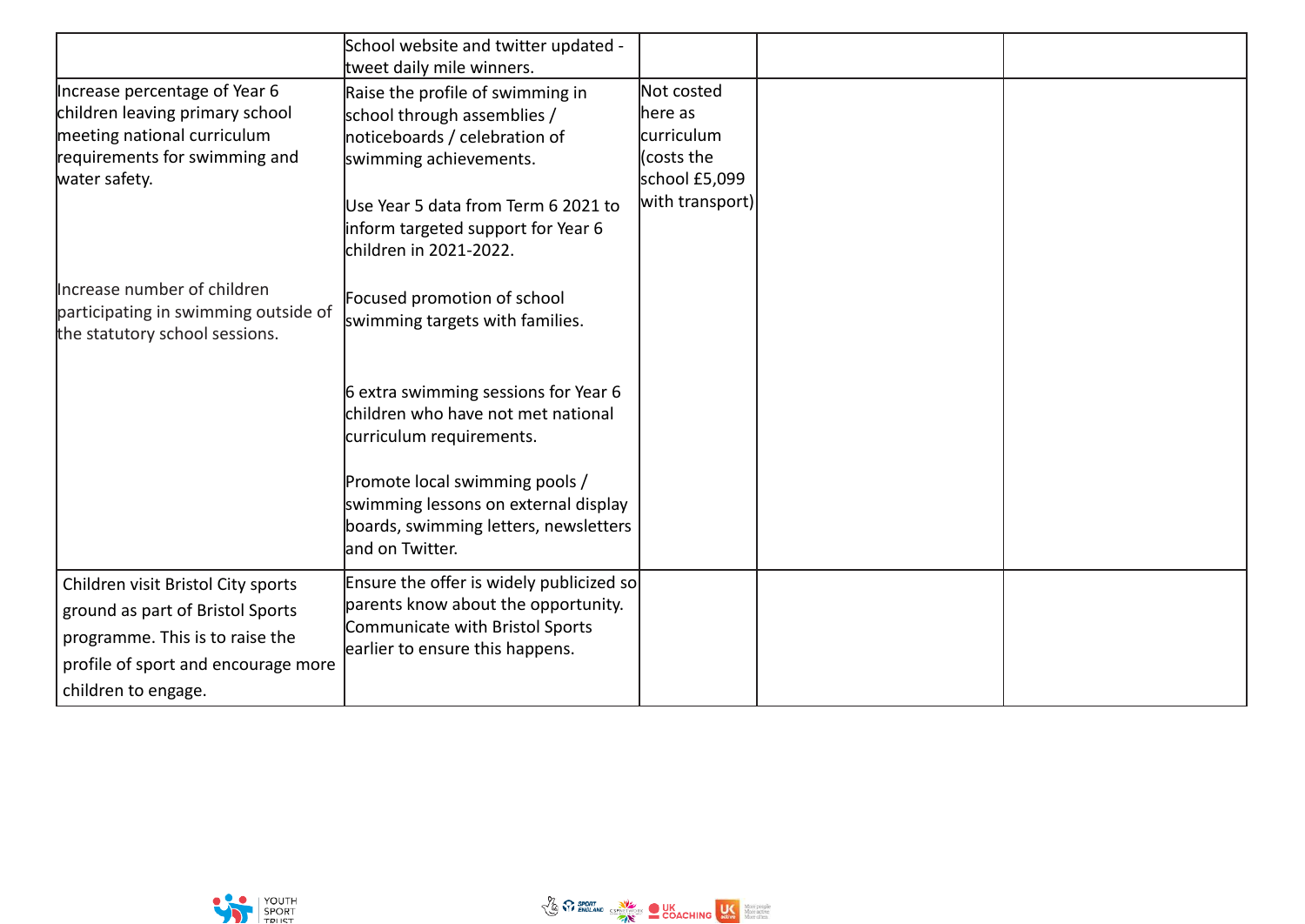| Key indicator 3: Increased confidence, knowledge and skills of all staff in teaching PE and sport                                                                                                                                                                                                               |                                                                                                                                                                                                                                                                                                                                                                                                                                                                                                                                              |                       |                      | Percentage of total<br>allocation:                  |
|-----------------------------------------------------------------------------------------------------------------------------------------------------------------------------------------------------------------------------------------------------------------------------------------------------------------|----------------------------------------------------------------------------------------------------------------------------------------------------------------------------------------------------------------------------------------------------------------------------------------------------------------------------------------------------------------------------------------------------------------------------------------------------------------------------------------------------------------------------------------------|-----------------------|----------------------|-----------------------------------------------------|
| School focus with clarity on intended<br>impact on pupils:                                                                                                                                                                                                                                                      | Actions to achieve:                                                                                                                                                                                                                                                                                                                                                                                                                                                                                                                          | Funding<br>allocated: | Evidence and impact: | %<br>Sustainability and<br>suggested<br>next steps: |
| Consistency throughout the school in<br>terms of structure of P.E. lessons so<br>that physical activity time for the<br>children is not wasted. This is so that<br>we are allowing all of our children to<br>have the correct amount of time<br>doing PE each week, helping them to<br>lead healthy lifestyles. | Model PE planning available - planned<br>by PE lead.<br>Supporting new members of staff to<br>understand the plans, assessment<br>procedure and how to use the<br>resources effectively.                                                                                                                                                                                                                                                                                                                                                     | E <sub>0</sub>        |                      |                                                     |
| Teacher mentoring scheme offered<br>through Bristol Sports to ensure that<br>teachers are more confident in<br>teaching specialist sports. This will<br>impact the children by supporting<br>teachers to teach structured sports<br>that includes and challenges all in the<br>class.                           | Teachers/Tas to be present in all Bristol  Included in costs <br>Sport sessions and be dressed in PE kit<br>(currently suitable footwear) to model<br>expectations to children.<br>Work closely with Bristol Sport to<br>ensure a graduated teaching<br>responsibility in the sessions so by the<br>end of the 6 weeks, teachers have led a<br>warm up, main activity and a cool down<br>for their class.<br>Teachers who received coaching from<br>BS to lead clubs OR adapt and improve<br>future lesson plans using their new<br>lskills. | above                 |                      |                                                     |
| New assessment procedure<br>embedded so teachers and children                                                                                                                                                                                                                                                   | PE Leads – to become familiar with the $ f0\rangle$<br>new Insight assessment system.                                                                                                                                                                                                                                                                                                                                                                                                                                                        |                       |                      |                                                     |



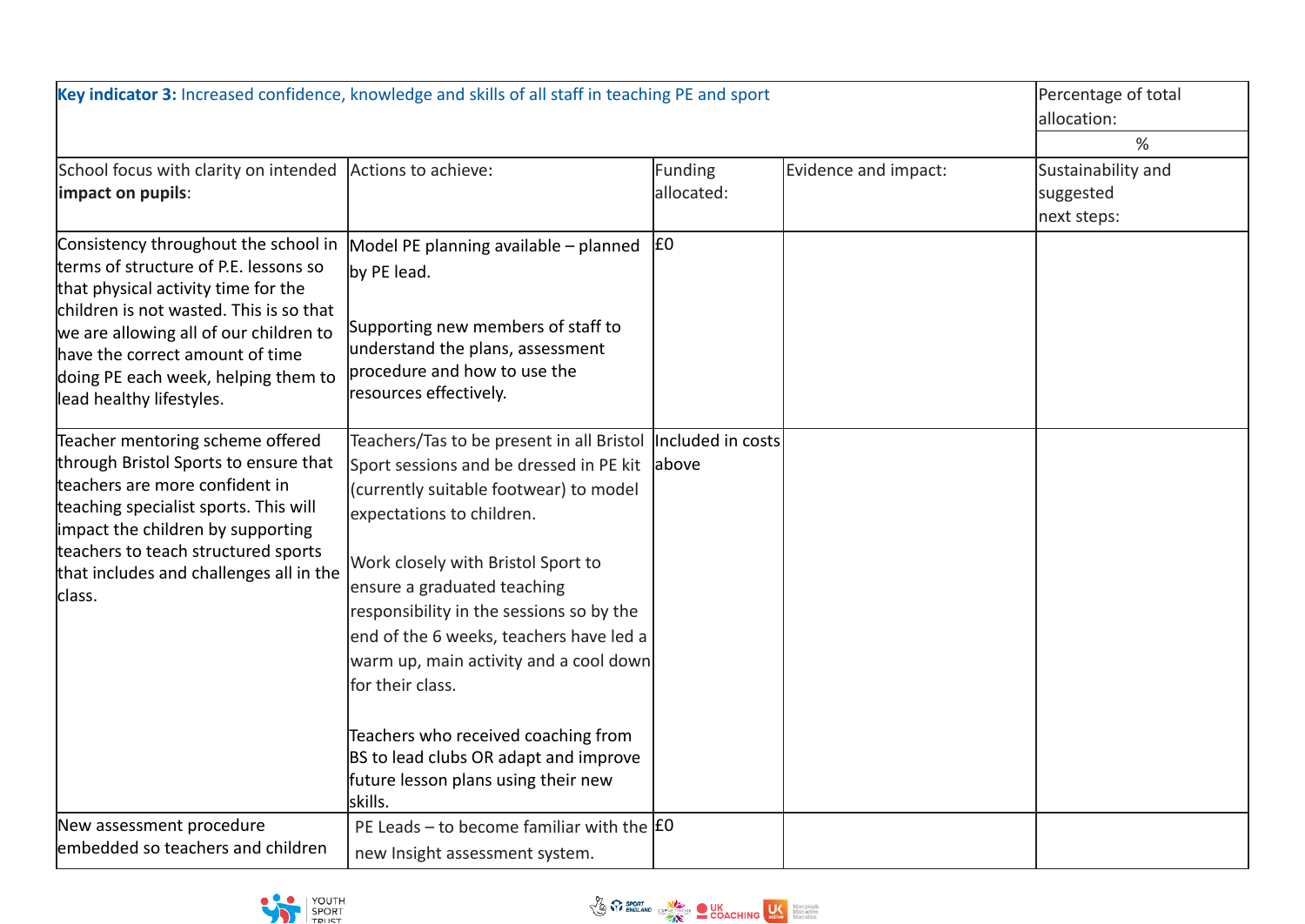| know where children are at and what                                             |                                                                                                      |                |                      |                     |
|---------------------------------------------------------------------------------|------------------------------------------------------------------------------------------------------|----------------|----------------------|---------------------|
| their next steps are to ensure<br>maximum progress for each child.              | Liaise with Bristol Sport re assessment                                                              |                |                      |                     |
|                                                                                 | in their sessions $-$ teachers to be doing                                                           |                |                      |                     |
|                                                                                 | this when in lesson with coach.                                                                      |                |                      |                     |
|                                                                                 | Ensure that resources and equipment $ PE $ leads to audit PE cupboards and real $ Cost $ of buying / |                |                      |                     |
| are organized and easy to access so                                             | PE boxes termly. Tidy/replace any                                                                    | replacing      |                      |                     |
| lack of equipment / difficulty locating                                         | missing pieces.                                                                                      | equipment      |                      |                     |
| litems does not become a barrier to<br>teaching and learning in PE.             |                                                                                                      |                |                      |                     |
|                                                                                 | Introduce signing in and out sheet                                                                   |                |                      |                     |
|                                                                                 |                                                                                                      |                |                      |                     |
|                                                                                 | Key indicator 4: Broader experience of a range of sports and activities offered to all pupils        |                |                      | Percentage of total |
|                                                                                 |                                                                                                      |                |                      | allocation:         |
|                                                                                 |                                                                                                      |                |                      | $\%$                |
| School focus with clarity on intended                                           | Actions to achieve:                                                                                  | Funding        | Evidence and impact: | Sustainability and  |
| impact on pupils:                                                               |                                                                                                      | allocated:     |                      | suggested           |
|                                                                                 |                                                                                                      |                |                      | next steps:         |
| Children participating in a wider                                               | Continue the sharing of opportunities                                                                | £0             |                      |                     |
| variety of sports. This is to increase<br>their skills and their participation. | and workshops throughout the year                                                                    |                |                      |                     |
|                                                                                 | instead of during one week e.g.                                                                      |                |                      |                     |
|                                                                                 | yoga/Zumba workshops.                                                                                |                |                      |                     |
|                                                                                 |                                                                                                      |                |                      |                     |
|                                                                                 | Share success and expertise from the                                                                 |                |                      |                     |
|                                                                                 | school community so lower cost.                                                                      |                |                      |                     |
| Children offered a broad range of                                               | Sports equipment to be allocated for                                                                 | E <sub>0</sub> |                      |                     |
| physical activities at play/break time.                                         | Break times.                                                                                         |                |                      |                     |
| This is to support them in becoming                                             |                                                                                                      |                |                      |                     |
| healthy individuals and promote a                                               | PE support staff to plan and resource a                                                              |                |                      |                     |
| healthy lifestyle.                                                              | variety of sports in the court so that                                                               |                |                      |                     |
|                                                                                 | children utilize the space for more than<br>just football                                            |                |                      |                     |
|                                                                                 |                                                                                                      |                |                      |                     |
|                                                                                 | Year 5 Sports Leaders ensuring that a                                                                |                |                      |                     |



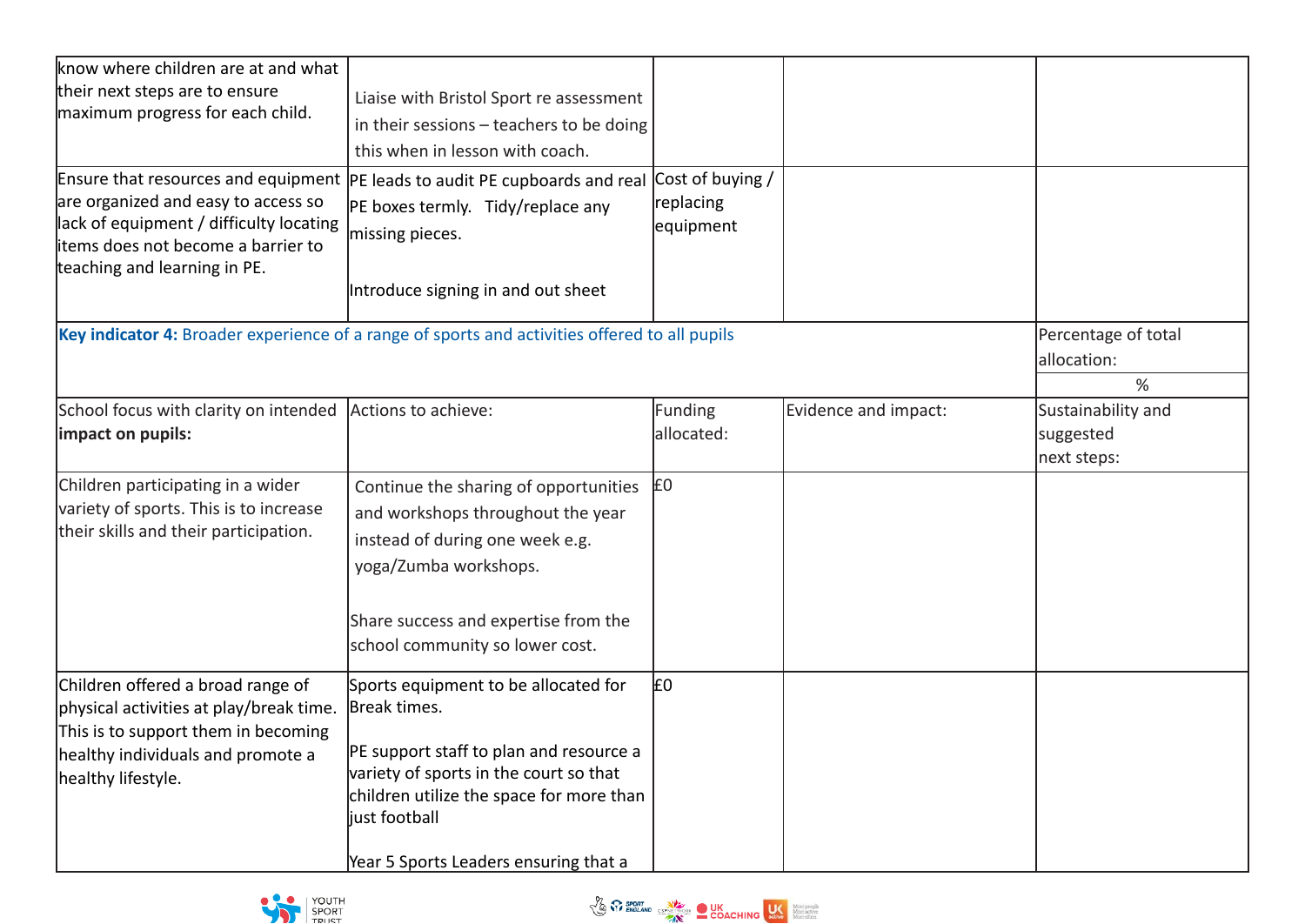|                                                               | variety of sports equipment is put out<br>every playtime for children to use |            |                      |                     |
|---------------------------------------------------------------|------------------------------------------------------------------------------|------------|----------------------|---------------------|
|                                                               | (currently on hold due to Covid-19 RA)                                       |            |                      |                     |
| Lunchtime / after school sporting                             | (Refer to Key Indicator 1 section)                                           |            |                      |                     |
| provision to include a wide range of                          |                                                                              |            |                      |                     |
| sports. This is to increase the                               |                                                                              |            |                      |                     |
| opportunity for children to have an                           |                                                                              |            |                      |                     |
| active lifestyle and enjoy playing                            |                                                                              |            |                      |                     |
| sports.                                                       |                                                                              |            |                      |                     |
| Key indicator 5: Increased participation in competitive sport |                                                                              |            |                      | Percentage of total |
|                                                               |                                                                              |            |                      | allocation:         |
|                                                               |                                                                              |            |                      | %                   |
| School focus with clarity on intended                         | Actions to achieve:                                                          | Funding    | Evidence and impact: | Sustainability and  |
| impact on pupils:                                             |                                                                              | allocated: |                      | suggested           |
|                                                               |                                                                              |            |                      | next steps:         |
| All children to participate in KS1 and                        | Plan, book and resource necessary                                            |            |                      |                     |
| KS2 sports day                                                | equipment for the day.                                                       |            |                      |                     |
|                                                               | Book facilities for next year's sports day                                   |            |                      |                     |
|                                                               | well in advance to secure.                                                   |            |                      |                     |
| Increase in the number of                                     | Keep contacts with 4LP and City                                              |            |                      |                     |
| competitions entered. This is to                              | Academy. Also make links now that we                                         |            |                      |                     |
| increase opportunities to play sport                          | are in Cathedral Schools Trust from                                          |            |                      |                     |
| land learn to follow the rules and                            | August 2021. Attend inter school<br>competitions through the year a variety  |            |                      |                     |
| structure of competitive sport, as well                       | of children (ages, ethnicity, sex, PP)                                       |            |                      |                     |
| as learning to cope with losing and                           | attending sports competitions to                                             |            |                      |                     |
| winning.                                                      | represent the school.                                                        |            |                      |                     |
| Total planned expenditure for 2021/22                         |                                                                              | £20325.    |                      |                     |
| Total Sports Premium Income: £18953                           |                                                                              |            |                      |                     |